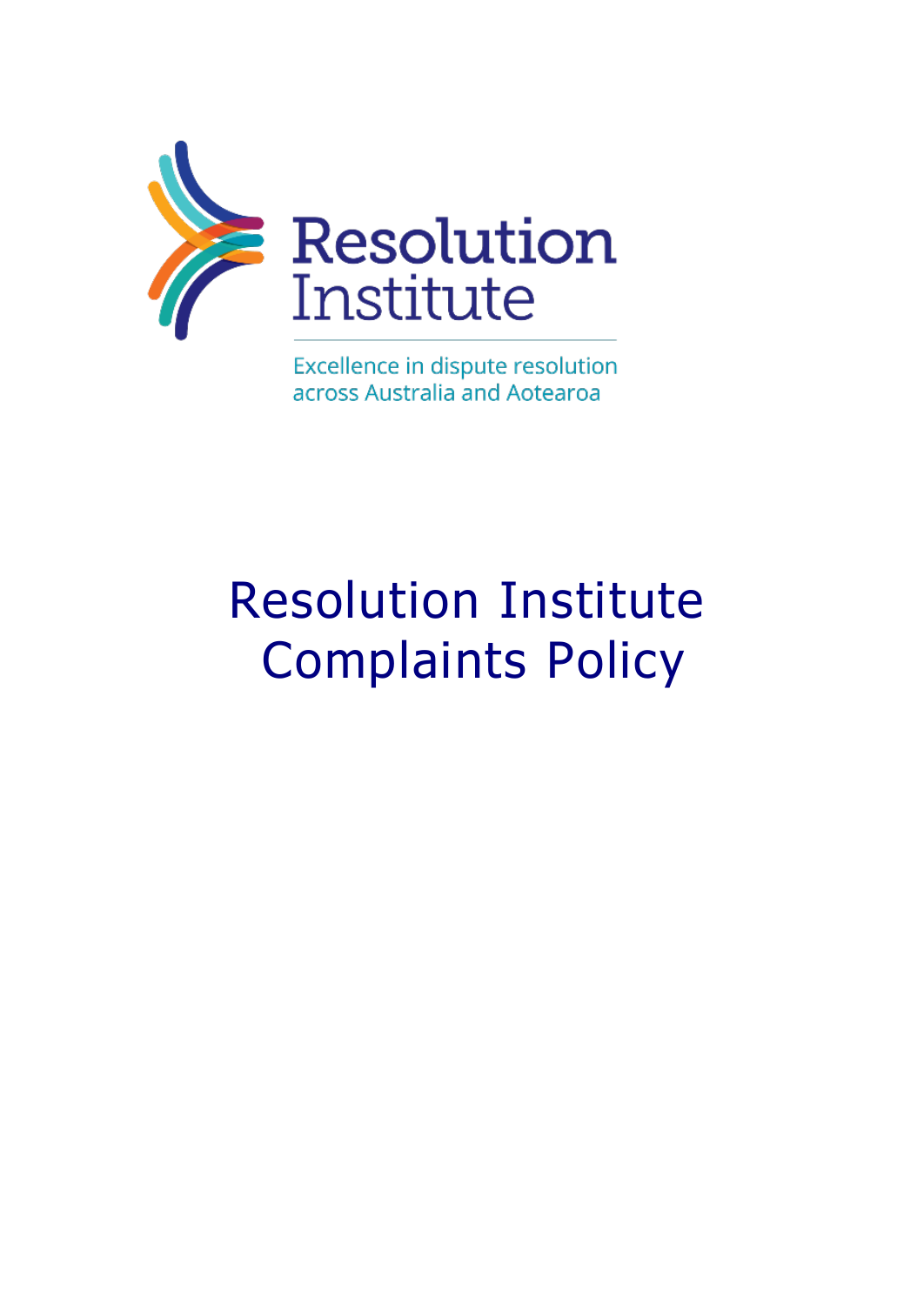

# **Introduction**

Resolution Institute value complaints as they assist us to improve our products, services, and member experience. Feedback considered seriously and integrated into practice results in the delivery of high quality, professional dispute resolution, education, and advice.

Resolution Institute is committed to being responsive to the needs and concerns of our members and to resolving your complaint as quickly as possible. This policy has been designed to provide guidance to both our members and staff on the way we receive and manage your complaint. Resolution Institute is committed to being consistent, fair, and impartial when handling complaints.

# **Definition of a complaint**

In this policy a complaint means an expression of dissatisfaction made to or about an organisation, related to its products, services, staff or the handling of a complaint, where a response or resolution is explicitly or implicitly expected.

# **How a complaint can be made**

If you are dissatisfied with a service provided by Resolution Institute, concerns or complaints can be lodged in one of the following ways (details included on page 4):

- by telephone
- by writing to us
- by emailing us
- in person

If we receive your complaint verbally and we consider it appropriate, we may ask for the complaint in writing.

# **Complaints about a Resolution Institute member**

If you make a complaint about a member (who may be a mediator, an adjudicator, a family dispute resolution practitioner, other dispute resolution practitioner or a person with an interest in dispute resolution), we will implement our Member Complaint Process.

# **Member Complaint Process (our process)**

Our process is one that follows the principles of natural justice. To meet this requirement our member must have the opportunity, in the first instance, to respond to a complaint directly to the person making the complaint. Once this has occurred and if the response does not resolve the complaint, then it can be dealt with via our internal complaint process.

If you have a complaint against one of our members, please refer it to the member first. If you do not wish to do so we can forward it on your behalf and ask the member to respond to you and provide us with a copy.

Our Member Complaint Process is a confidential one. This means anything discussed or agreed to during the process remains confidential and cannot be used in any other forum, disseminated to other people or placed on any form of social media. You will be asked to agree to the confidentiality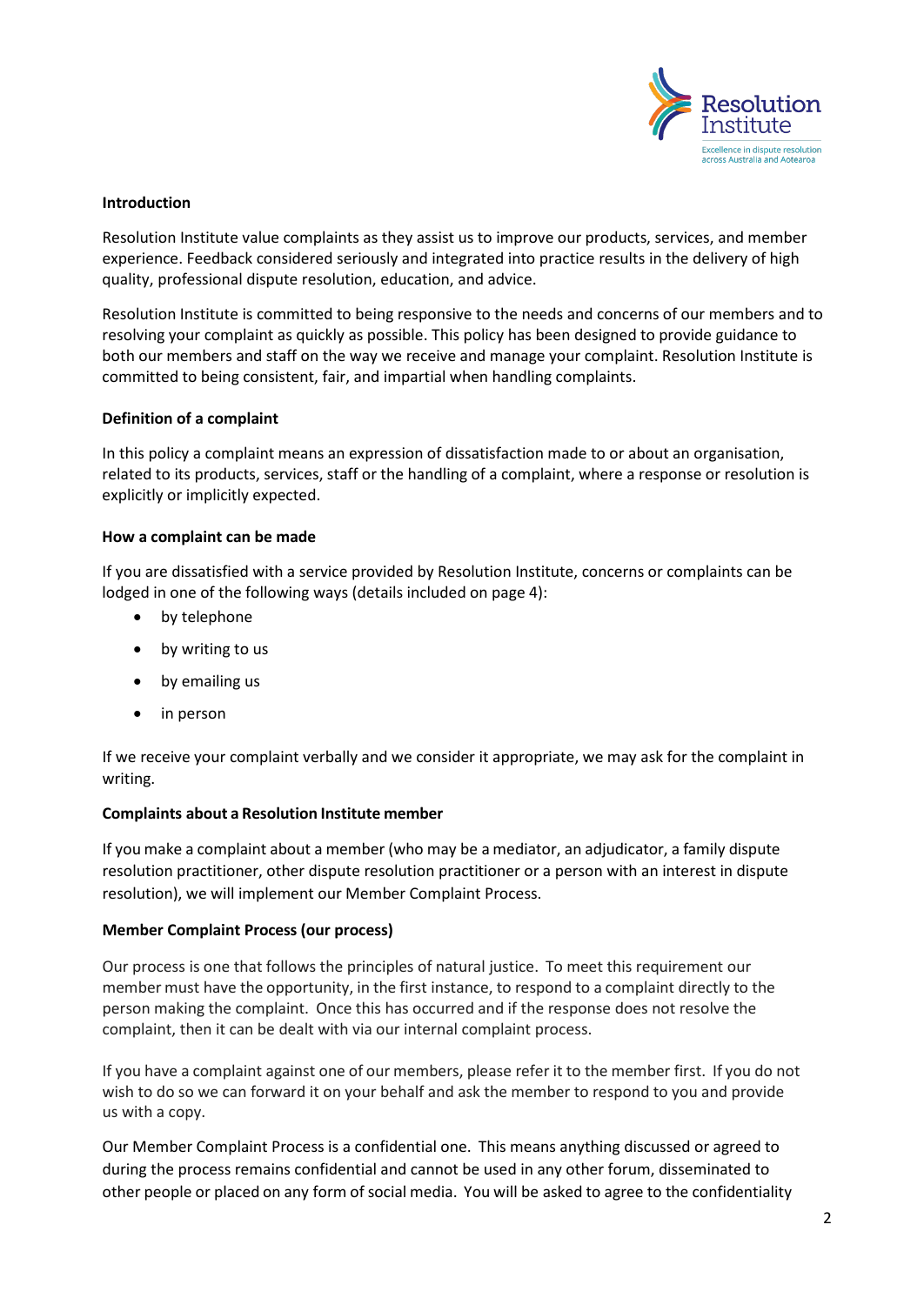

of the process.

The process is a transparent one. This means anything you provide us will be shared with the dispute resolution practitioner who is subject of the complaint and anything provided by the dispute resolution practitioner will be shared with you. In some circumstances information may not be shared, either upon request by one of the parties and the agreement of the Chief Executive Officer ('CEO') and Chief Operating Officer ('COO') or at the discretion of the CEO and COO. If this happens reasons for non-sharing will be provided.

If your complaint is about a mediator, it is important to note anything that has taken place during a mediation cannot be discussed or reviewed as mediation is a confidential process. Confidentiality of the mediation process would have been explained to you before the undertaking of the mediation. If you were not advised of this please let the COO know.

The other important matter is that the CEO and COO will need to know the outcome or resolution you are seeking. You will be asked to provide this information.

Once information from yourself and the dispute resolution practitioner are provided the matter is then given to the CEO and COO who will examine all the information and provide a response and outcome.

# **Outcomes**

The outcome of your complaint can vary and may include:

- A notification to the dispute resolution practitioner only
- No further action with an explanation as to why
- Guidance to refer your complaint elsewhere if a different forum is more suitable
- An apology from the dispute resolution practitioner
- An undertaking by the mediator to change parts of their process
- Training or professional counselling for the mediator
- Removal of Resolution Institute Accreditation
- Referral to the Board Complaints Committee

We will maintain regular contact with you and with the dispute resolution practitioner to keep you each informed of progress, to provide any reasonable assistance and, as far as possible, to make sure that you are satisfied with the steps that the Resolution Institute has taken. We will apply a clear internal procedure so that all complaints are addressed in a fair, consistent and timely manner.

# **Timing**

Our process aimsto deal with complaints as efficiently as possible. On average this can take between six and eight weeks.